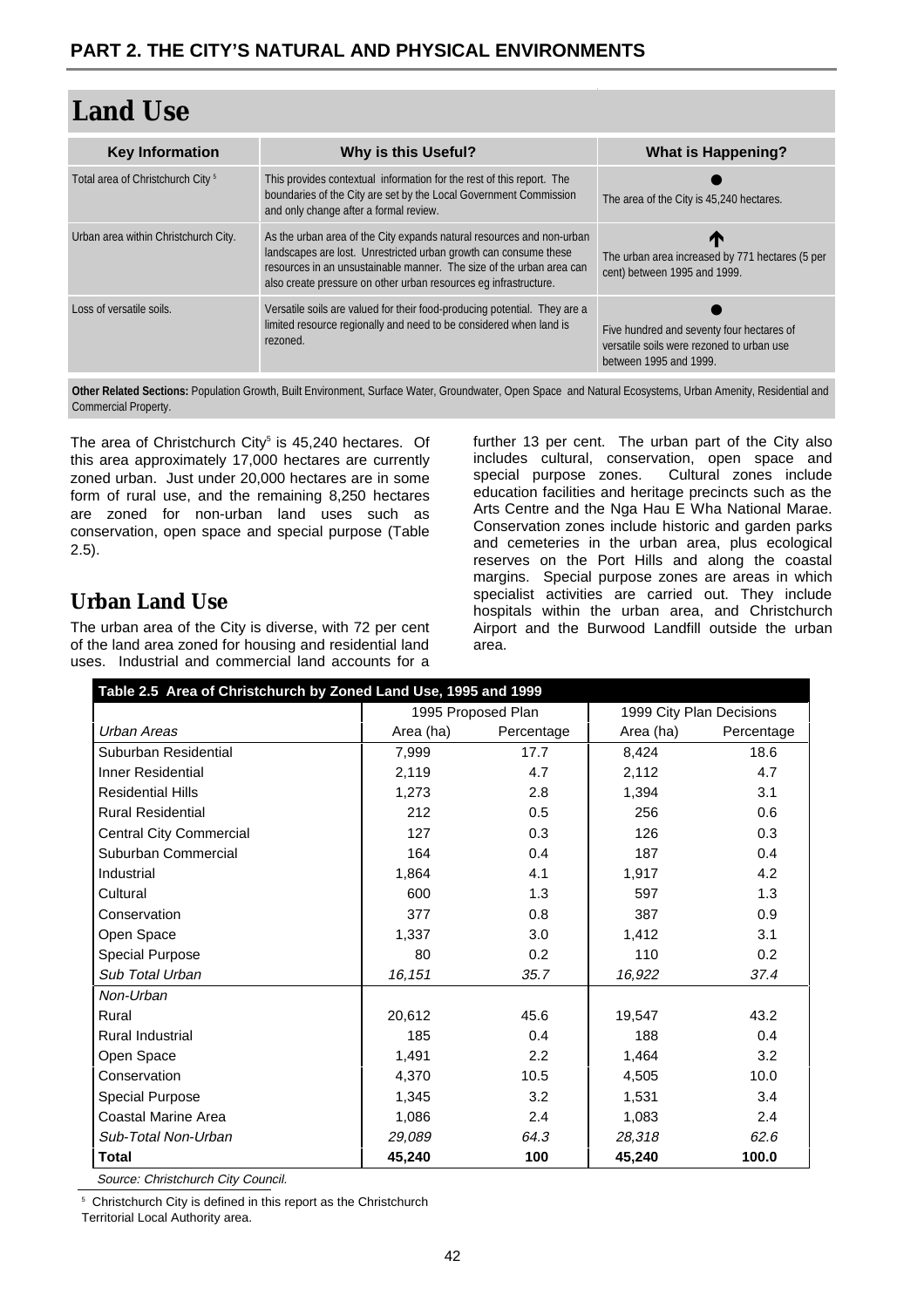## **Rural Land Use**

Figure 2.6 shows the breakdown of rural landuse for Christchurch City. Pastoral activities such as grazing occupy the largest area, approximately 9,500 hectares. Around 1,500 lifestyle blocks totalling 6,000 hectares make up the second largest rural land use in the City. The median size of these lifestyle blocks is 2.5 hectares. Horticulture, forestry, dairying and other rural activities each make up between 6 and 9 per cent of the remaining 29 per cent of rural land.

As the City's population grows, land is converted from rural to urban use. Between July 1990 and June 1998 the amount of land rezoned averaged 30 hectares each year. When the City Plan decisions were released in May 1999, an additional 665 hectares of land were rezoned to urban (Table 2.6). Potentially, an additional 465 hectares of rural land may be available for residential use where the Council's rezoning decisions are currently either under appeal or have been deferred.

Figure 2.7 shows the areas of the City which have been rezoned to urban as a result of City Plan decisions. Of this land, 32 hectares were earmarked for commercial use.



Source: Quotable Value New Zealand.

The large amount of recently rezoned land resulted from increased development pressures during a period of rapid population growth in the mid-1990s and the City Council's desire to strategically plan for the next ten to 15 years of residential development.





Source: Christchurch City Council.